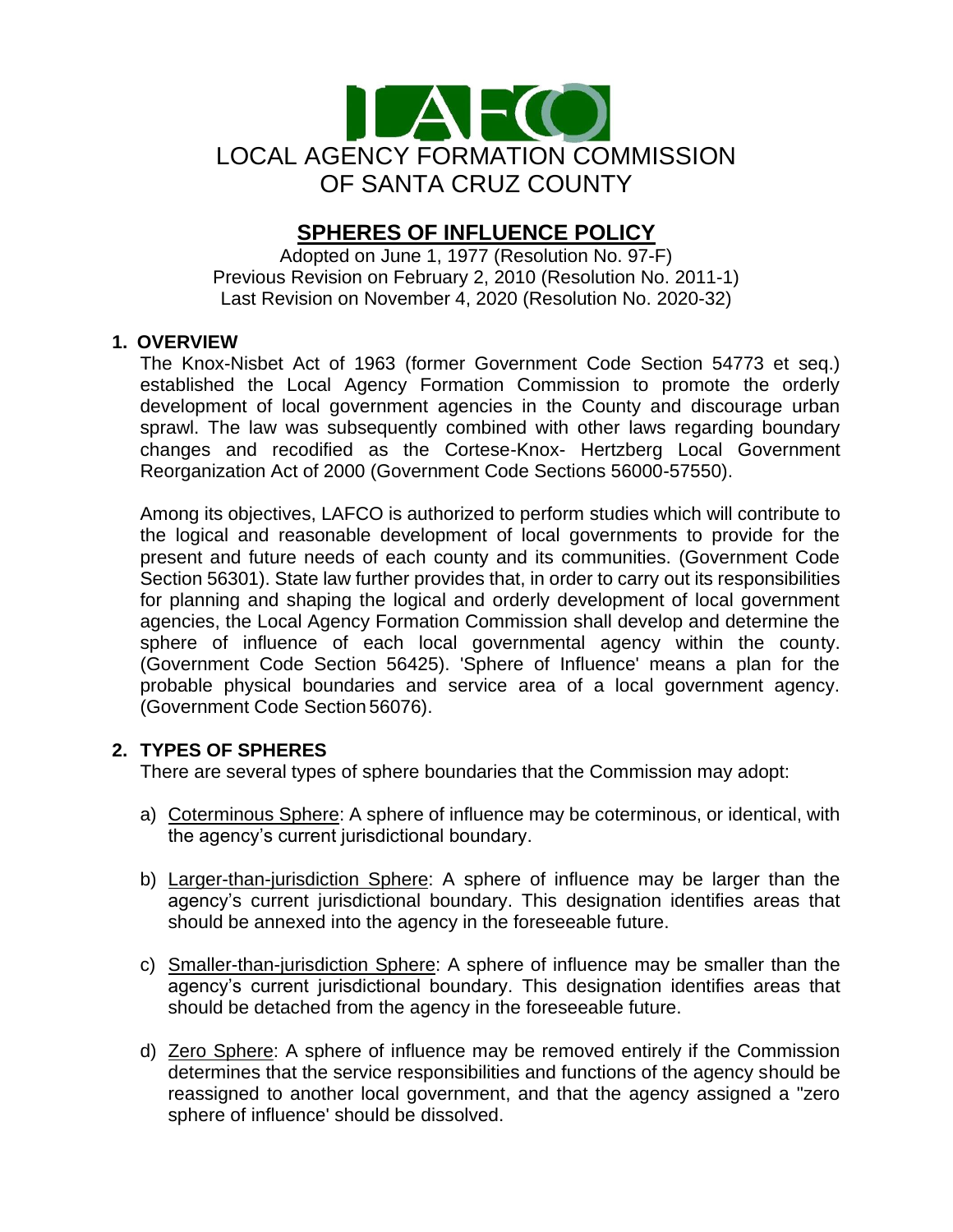### **3. SPHERE DETERMINATIONS**

In accordance with Government Code Section 56425, the Commission is required to consider and prepare a written statement of its determination with respect to each of the following:

- a) The present and planned land uses in the area, including agricultural and openspace lands;
- b) The present and probable need for public facilities and services in the area;
- c) The present capacity of public facilities and adequacy of public services that the agency provides or is authorized to provide, including the funding of capital, debt, service, and operations;
- d) The existence of any social or economic communities of interest in the area if the Commission determines that they are relevant to the agency; and
- e) For an update of a sphere of a city or special district that provides public facilities or services related to sewers, municipal and industrial water, or structural fire protection, the present and probable need for those public facilities and services of any disadvantaged unincorporated communities within the existing sphere.

None of the individual factors listed above will be deemed to be a determining factor but will be reviewed collectively when considering the establishment or revision to a sphere of influence for a city or special district.

#### **4. SPHERE UPDATES**

Spheres of influence are to be adopted by the Commission following a public hearing and are to be reviewed and updated every five years. After adoption, the sphere of influence "shall be used by the Commission as a factor in making regular decisions on proposals over which it has jurisdiction. The Commission may recommend governmental reorganizations to particular agencies in the county, using the sphere of influence as a basis for such recommendations... (Government Code Section 56425)." The purpose of a sphere of influence study is to provide the Commission information needed to determine an agency's potential growth and to make recommendations towards future service provisions within areas the county.

# **5. POLICY GUIDELINES**

The Commission will use spheres of influence to discourage inefficient development patterns and to encourage the orderly expansion of local government agencies. Spheres of influence will be used to:

- a) Provide long-range guidelines for the efficient provision of services and timely changes of governmental organization;
- b) Discourage duplication of services by two or more local government agencies;
- c) Guide the Commission in considering individual proposals for changes of organization; and
- d) Identify the need for specific reorganization studies.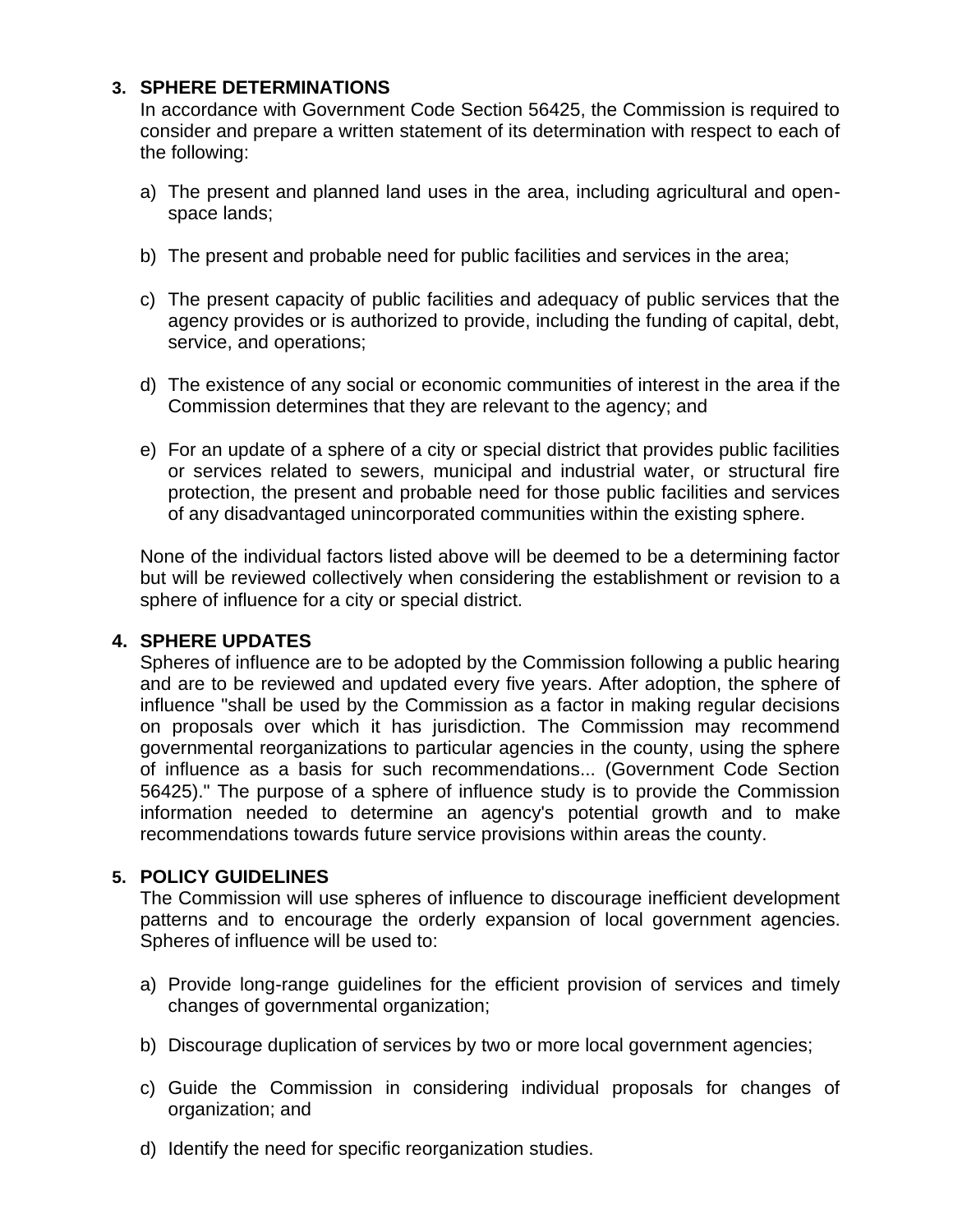**5.1 Municipal Service Reviews:** Pursuant to Government Code Section 56425, spheres of influence shall be reviewed and/or updated every five years. Additionally, state law mandates that spheres be prepared or updated in conjunction with or after completion of a related Municipal Service Review (Government Code Section 56430).

**5.2 Overlapping Spheres:** To promote efficient and coordinated planning among the county's various agencies, city spheres shall not overlap, and districts that provide the same type of service should not have overlapping sphere boundaries.

**5.3 Logical Service Provider:** When more than one agency could serve an area, the agencies' services capabilities, costs for providing services, and the desires of the affected community will be key factors in determining a sphere of influence.

**5.4 Service Efficiencies:** The Commission will encourage the elimination or consolidation of small, single-purpose special districts when a more efficient alternative exists for providing the necessary services. Whenever a combination of urban services is required, general purpose governments or multi-services districts will be preferred to single-purpose districts.

**5.5 Sphere Designations and Annexation:** Before territory can be annexed to a city or special district, it must be within the agency's sphere (Government Code Section 56375.5). However, a sphere is only one of several factors the Commission considers when evaluating changes of organization.

**5.6 Long-Range Planning:** LAFCO recognizes the planning accomplishments of local agencies in the County. In developing spheres of influence, the Commission will consider those adopted plans, and policies of local governments which encourage staged, cost-effective development patterns and the efficient provision of services. Sphere boundaries will identify probable boundaries for an agency's expansion and will be periodically reviewed to reflect changing conditions and circumstances.

Once established, an agency's sphere of influence will be a primary guide to the Commission in its decisions on individual proposals affecting that agency. Before the Commission may approve a change of organization inconsistent with the adopted sphere of influence, the Commission shall amend the sphere of influence.

**5.7 Consistency with General Plans and Pre-Zoning:** The Commission will review the existing and future land uses of territory prior to including it within a city's sphere in order to determine the logical extension of municipal services and the probable future boundary of a city or district. The Commission strongly encourages each city to include all territory within its sphere of influence within the city's General Plan and each special district to address in its infrastructure, facilities and operational planning documents.

**5.8 Land Use Inconsistencies:** City and County general plans will be a significant factor in determining spheres of influence. Where a city's and the County's general plan for the same area are inconsistent, the Commission should encourage the affected agencies to resolve any inconsistencies. In the event the inconsistency cannot be resolved, by law the final decision for the Sphere of Influence must remain with LAFCO.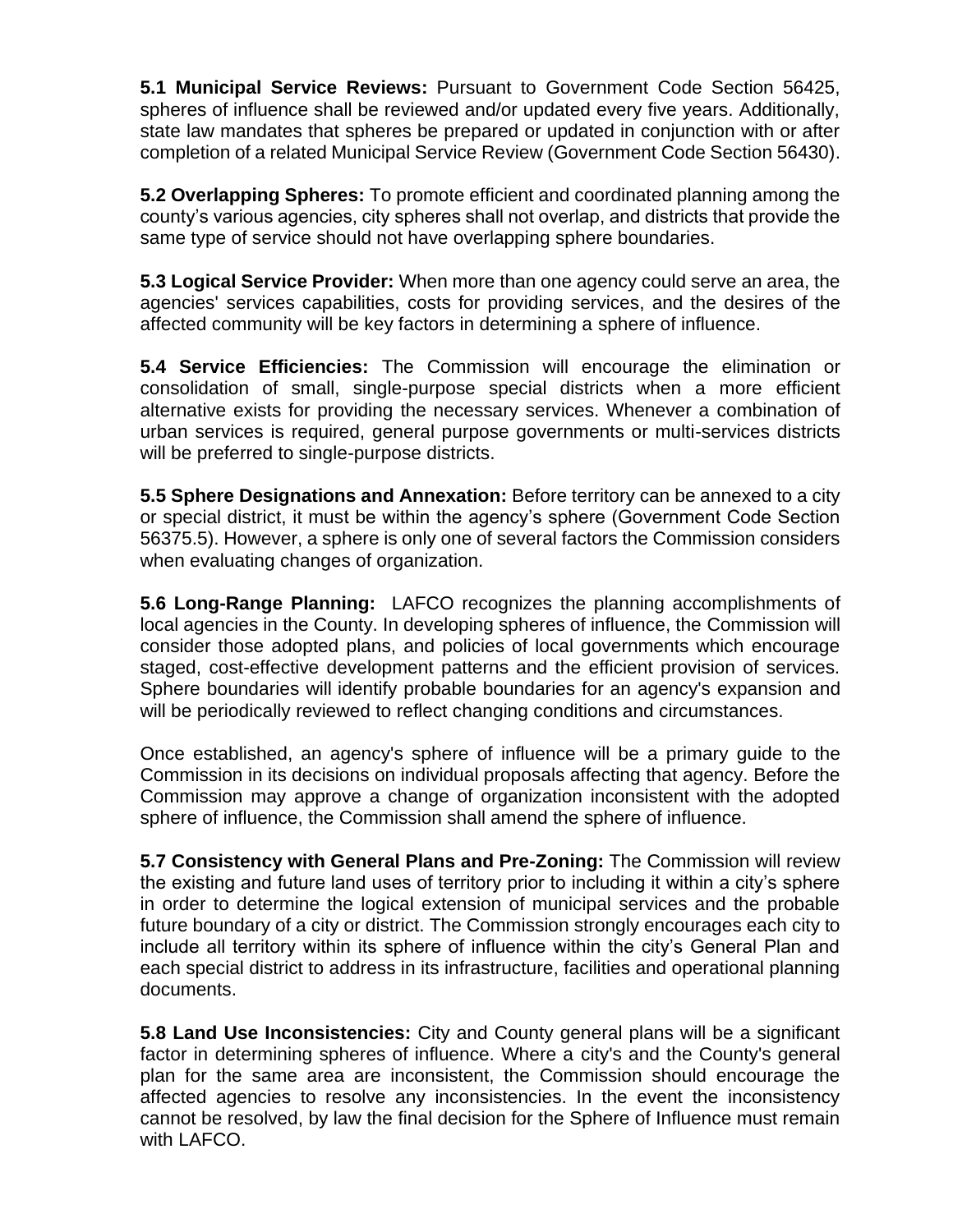**5.9 Encourage Annexation of Unincorporated Islands:** The Commission acknowledges that unincorporated islands are generally costly for County government to serve and often have impacts on the surrounding city or district. Cities and special districts (where applicable), will be encouraged to annex unincorporated islands within their sphere of influence.

**5.10 Urban Development:** Proposals for urban development within a city's sphere of influence should first be considered for annexation to that city, unless such annexation would create a "leapfrog" pattern of expansion with respect to existing city boundaries.

**5.11 Water Supply:** LAFCO recognizes that the water resources of Santa Cruz County are limited, and the Commission's objective is to ensure that its decisions relating to water do not lead to adverse impacts on the natural resources of Santa Cruz County. In reviewing sphere of influence adoptions and amendments, LAFCO shall be guided by the potential impacts of the proposal on water resources and will consider the efforts of the water agencies and land use agencies to maintain stream and river flows, promote high water quality of surface waters and groundwater, and reduce groundwater overdraft.

To assist in the review of Spheres of Influence and other LAFCO reports, the Commission will utilize thefollowing data sources to maintain an ongoing data base of the supply, demand, and related water data of the local water agencies subject to LAFCO's boundary regulation:

- a) The Public Water System Annual Reports filed by each public water agency with the California Department of Public Health;
- b) The Urban Water Management Plans prepared by water suppliers with 3000 or more customers as required by the California Water Code Sections 10610 et.seq.; and
- c) The annual Water Resources Report prepared for consideration bythe Santa Cruz County Board of Supervisors.

It is preferable that the residents who use water also participate in the governance of the system that provides the water. Therefore, in making decisions on spheres of influence and boundary changes, the Commission will favor water supply entities for which the users of the system participate in the governance of the system.

**5.12 Coastal Zone:** In an effort to promote cooperation among the land use agencies with jurisdiction over lands in the Coastal Zone, any application to LAFCO for a sphere of influence amendment regarding land in the Coastal Zone shall contain the following information:

a) A statement that the staffs of the Coastal Commission and other land use agencies with jurisdiction over the land which is the subject of the application have reviewed and jointly discussed the sphere of influence amendment application with respect to consistency with applicable general plans, the Coastal Act, and local coastal programs. The statement should also memorialize the results of the review;